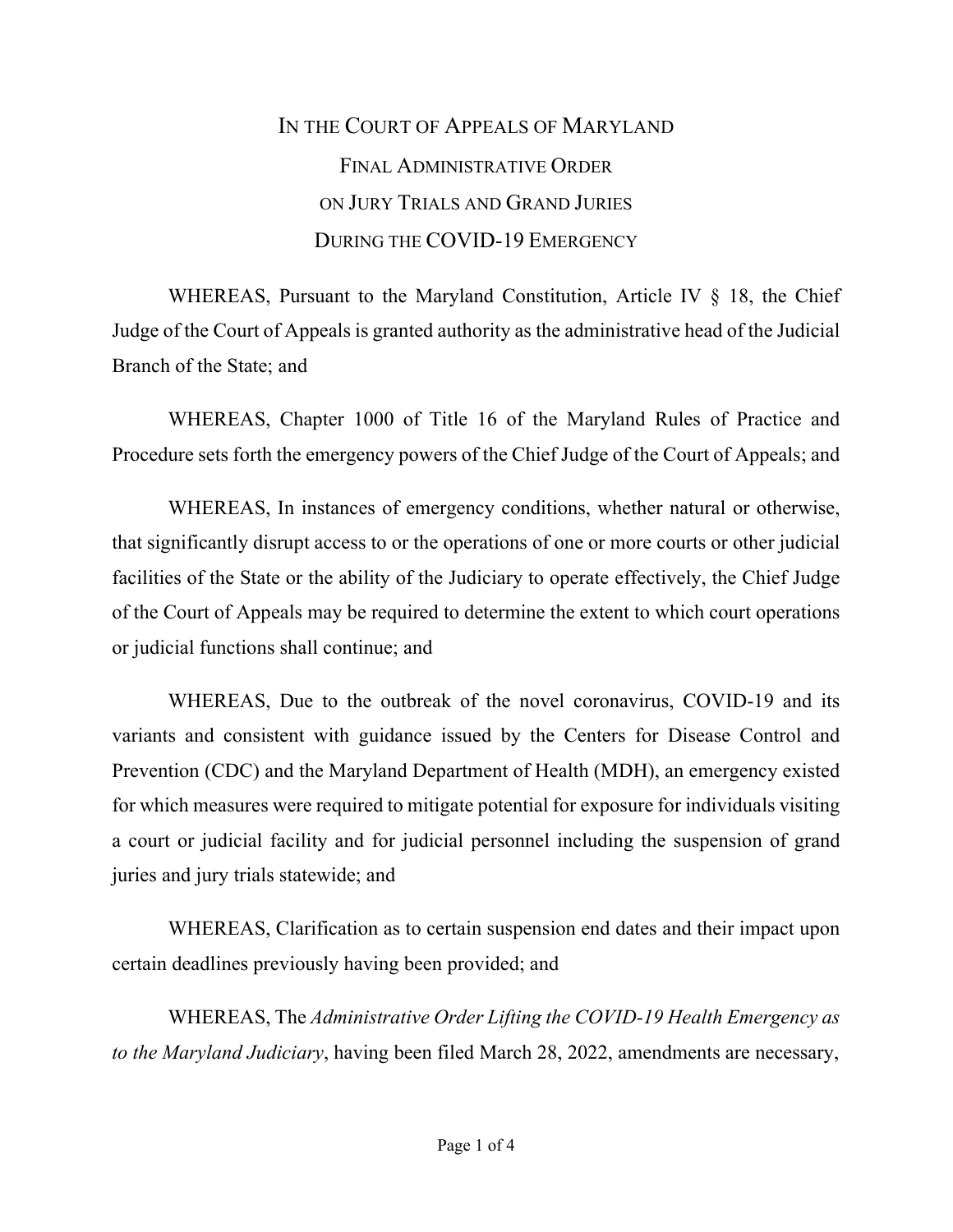NOW, THEREFORE, I, Joseph M. Getty, Chief Judge of the Court of Appeals and administrative head of the Judicial Branch, pursuant to the authority conferred by Article IV, § 18 of the Maryland Constitution, do hereby order this 28th day of March 2022, effective April 4, 2022, that:

- (a) Grand juries, previously having been suspended by order of the Chief Judge of the Court of Appeals due to the COVID-19 emergency and having resumed, shall proceed to normal operations; and
- (b) All criminal jury trials in the Circuit Courts throughout the State of Maryland scheduled to begin during periods in which jury trials were suspended (March 16, 2020 through October 5, 2020; November 16, 2020 through April 23, 2021; and December 29, 2021 through March 6, 2022), if not yet rescheduled, shall be rescheduled as promptly as feasible, pending further order of the Chief Judge of the Court of Appeals; and
- (c) All civil jury trials in the Circuit Courts throughout the State of Maryland shall, consistent with the *Administrative Order Lifting the COVID-19 Health Emergency as to the Maryland Judiciary*, filed March 28, 2022, be subject to priority being given to criminal trials and other urgent actions; and
- (d) For any previously scheduled criminal jury trial that was ordered to be suspended consistent with Section (b) of this Order, the number of days that jury trials were suspended shall be included in the calculations of new statutory and rules deadlines in Sections (e) and (f) of this Order; and
- (e) In tolling the statutory and rules deadlines related to the start of criminal jury trials and other criminal matters, the *Administrative Order on Expanding the Statewide Suspension of Jury Trials and Suspending Grand Juries*, filed April 3, 2020, provided that statutory and rules deadlines related to the adjudication of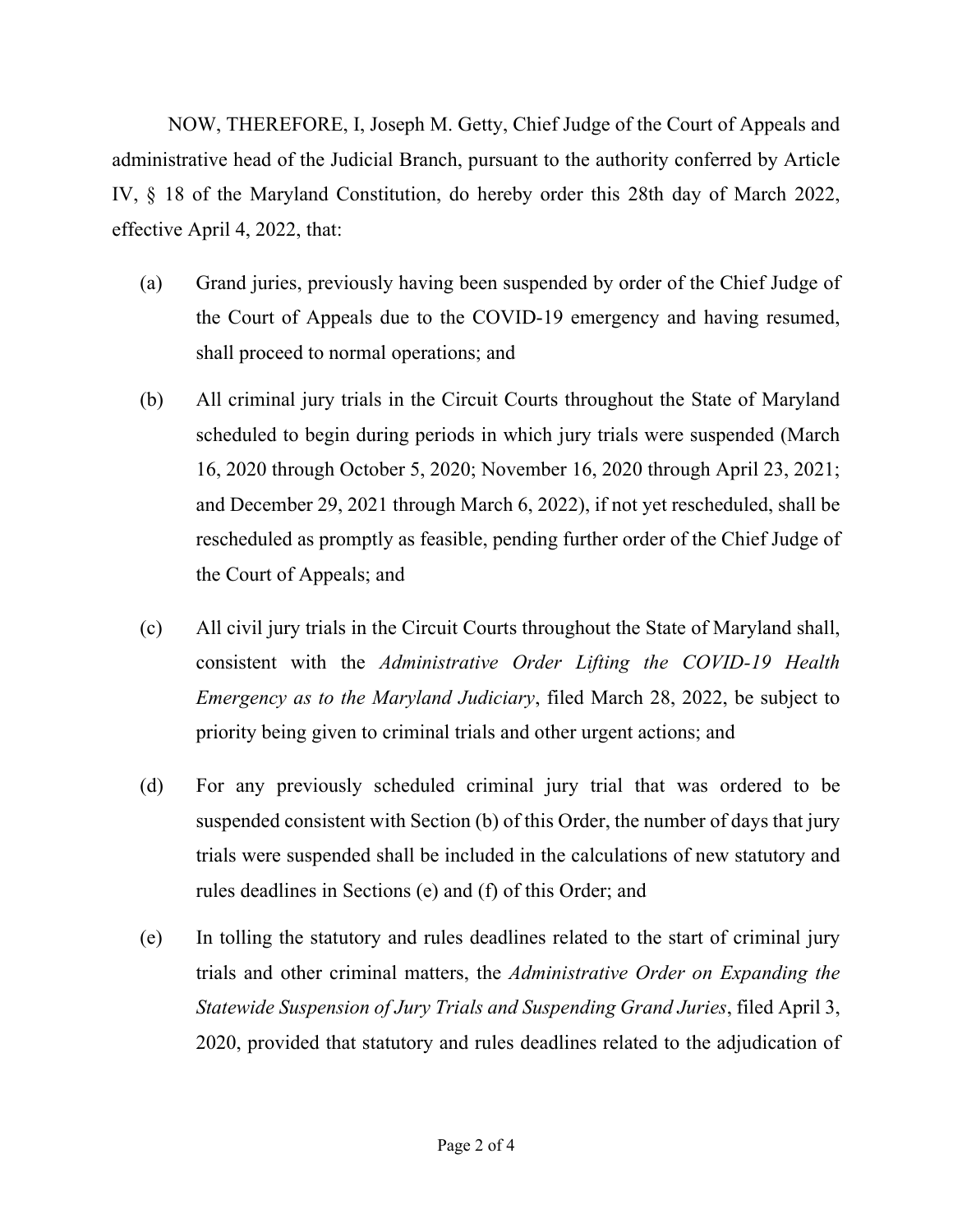pending criminal matters were to be suspended and extended by the number of days that the courts were closed to the public; and

- (f) For the purposes of this Order, "tolled or extended by the number of days that the courts were closed" means that the days that jury trials were not able to be offered to criminal defendants due to the COVID-19 emergency during the periods beginning March 16, 2020, through October 4, 2020; November 16, 2020, through April 25, 2021; and December 29, 2021 through March 6, 2022, pending further Order of the Chief Judge of the Court of Appeals, do not count against the time remaining for the start of a criminal jury trial; and
- (g) The resumption date of criminal jury trials further shall serve as the resumption date for days to be counted toward any adjusted deadline for the start of any trial pursuant to Section 6-103 of the Criminal Procedure Article and Rule 4- 271(a)(1), commonly known as the *Hicks* date; and
- (h) There further shall be an additional tolling of thirty days from the time that jury trials resumed on October 5, 2020, ending on November 4, 2020, for criminal cases that were pending in the Circuit Courts on March 12, 2020, or initiated prior to the resumption of jury trials on October 5, 2020, to allow the Circuit Courts to conduct status hearings and reschedule jury trials as appropriate; and
- (i) For all criminal cases that were pending or initiated on March 16, 2020, through July 30, 2020, the deadline to conduct preliminary hearings in the District Court pursuant to Maryland Rule 4-221(b) previously was extended by Order to August 30, 2020, consistent with Phase III; and
- (j) For all criminal cases that were pending or initiated on November 16, 2020, through February 26, 2021, the deadline to conduct preliminary hearings in the District Court pursuant to Maryland Rule 4-221(b) previously was extended by Order to April 16, 2021; and